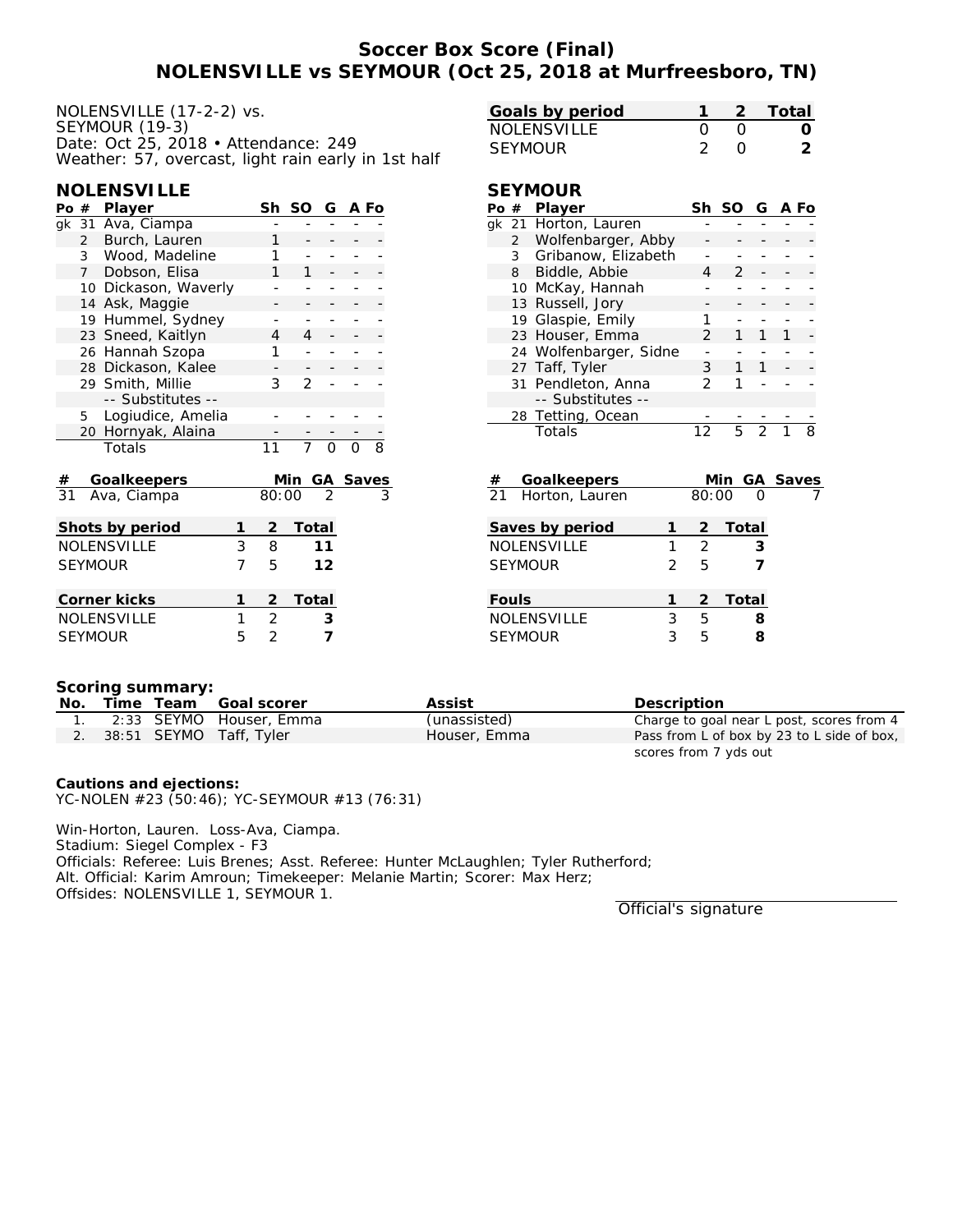## **Play-by-Play Summary (1st period) NOLENSVILLE vs SEYMOUR (Oct 25, 2018 at Murfreesboro, TN)**

#### **NOLENSVILLE Starters:**

- 2 Burch, Lauren
	- 3 Wood, Madeline
- 7 Dobson, Elisa
- 10 Dickason, Waverly
- 14 Ask, Maggie
- 19 Hummel, Sydney
- 23 Sneed, Kaitlyn
- 26 Hannah Szopa
- 28 Dickason, Kalee
- 29 Smith, Millie
- GK 31 Ava, Ciampa
- 00:00 Ava, Ciampa at goalie for NOLENSVILLE.
- 00:00 Horton, Lauren at goalie for SEYMOUR.
- 00:00 Start of 1st period [00:00].
- 01:15 Offside against NOLENSVILLE.
- 02:33 GOAL by SEYMOUR Houser, Emma (FIRST GOAL).

### **NOLENSVILLE 0, SEYMOUR 1**

\*Charge to goal near L post, scores from 4 yds out Foul on NOLENSVILLE.

- 04:09 Shot by SEYMOUR Biddle, Abbie, SAVE Ava, Ciampa.
- 08:10 Corner kick by SEYMOUR Biddle, Abbie [08:10]. Foul on NOLENSVILLE. Foul on NOLENSVILLE. Foul on SEYMOUR.
- 12:19 Shot by NOLEN Sneed, Kaitlyn, SAVE Horton, Lauren.
- 13:59 Corner kick by SEYMOUR Biddle, Abbie [13:59].
- 15:55 NOLEN substitution: Logiudice, Amelia for Burch, Lauren.
- 15:55 NOLEN substitution: Hornyak, Alaina for Smith, Millie.
- 18:29 Corner kick by SEYMOUR Biddle, Abbie [18:29].
- 18:37 Shot by SEYMOUR Houser, Emma HIGH.
- 22:36 Corner kick by SEYMOUR Biddle, Abbie [22:36].
- 23:49 Shot by SEYMOUR Biddle, Abbie BLOCKED.
- 23:54 Shot by SEYMOUR Glaspie, Emily WIDE RIGHT.
- 24:26 Shot by SEYMOUR Taff, Tyler WIDE RIGHT.
- 27:10 NOLEN substitution: Smith, Millie for Hornyak, Alaina.
- 29:01 Corner kick by SEYMOUR Biddle, Abbie [29:01].
- 30:49 Shot by NOLEN Smith, Millie WIDE RIGHT.
- 31:51 Corner kick by NOLEN Dobson, Elisa [31:51].
- 32:54 Offside against SEYMOUR. Foul on SEYMOUR. Foul on SEYMOUR.
- 35:22 Shot by NOLEN Sneed, Kaitlyn, SAVE Horton, Lauren.
- 38:51 GOAL by SEYMOUR Taff, Tyler, Assist by Houser, Emma.

# **NOLENSVILLE 0, SEYMOUR 2**

\*Pass from L of box by 23 to L side of box, 27 scores from 7 yds out 40:00 End of period [40:00].

## **SEYMOUR Starters:**

- GK 21 Horton, Lauren
	- 8 Biddle, Abbie
	- 19 Glaspie, Emily
	- 3 Gribanow, Elizabeth
	- 23 Houser, Emma
	- 10 McKay, Hannah
	- 31 Pendleton, Anna
	- 13 Russell, Jory
	- 27 Taff, Tyler
	- 2 Wolfenbarger, Abby
	- 24 Wolfenbarger, Sidney